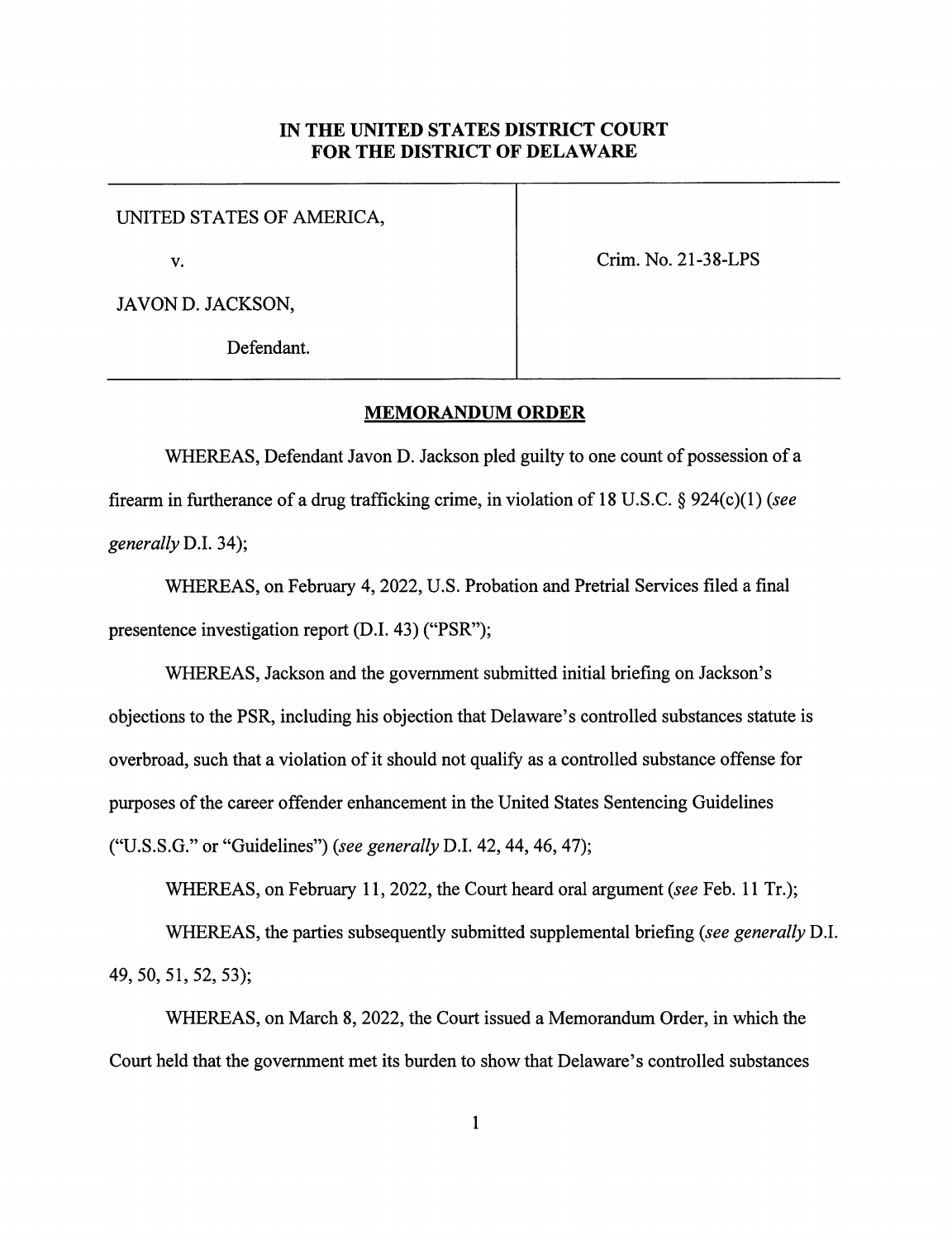statute is divisible by drug type (see generally D.I. 54);

WHEREAS, the Court has further considered all the arguments presented by the parties in the initial and supplemental briefing, as well as their arguments during the February sentencing hearing;

NOW, THEREFORE, IT IS HEREBY ORDERED that, for the reasons given below, any of Jackson's remaining objections to the PSR are OVERRULED.

1. Jackson argues that even if Delaware's controlled substances statute is divisible by drug type, as the Court has now held, the relevant provision of the statute is still overbroad, so his May 2017 conviction still does not qualify as a controlled substance offense under the Guidelines. (Feb. 11 Tr. at 15-16) The statute Jackson pled guilty to violating provides, in pertinent part, that "any person who ... [mjanufactures, delivers, or possesses with the intent to manufacture or deliver a controlled substance in a Tier 2 quantity ... shall be guilty of a class C felony." 16 Del. C. § 4753 (2017); see also D.I 47-2. Jackson's plea agreement indicates that he was convicted of possession with intent to deliver heroin. (D.I. 47-4) Delaware law defines a "Tier 2 quantity" of heroin as "2 grams or more of any morphine, opium or any salt, isomer or salt of an isomer thereof, including heroin, as described in § 4714 of this title, or of any mixture containing any such substance." 16 Del. C.  $\S$  4751C(4)(b) (2017); see also D.I. 47-3. In turn, § 4714 states that "[a]ny of the following opium derivatives, their salts, isomers and salts of isomers," are included in Schedule I of controlled substances under Delaware law, "unless specifically excepted." 16 Del. C.  $\S$  4714(c) (2017). The provision goes on to list 23 opium derivatives, including drotebanol. See id.

2. Similarly, the federal controlled substances statute lists 22 possible opium

 $\overline{2}$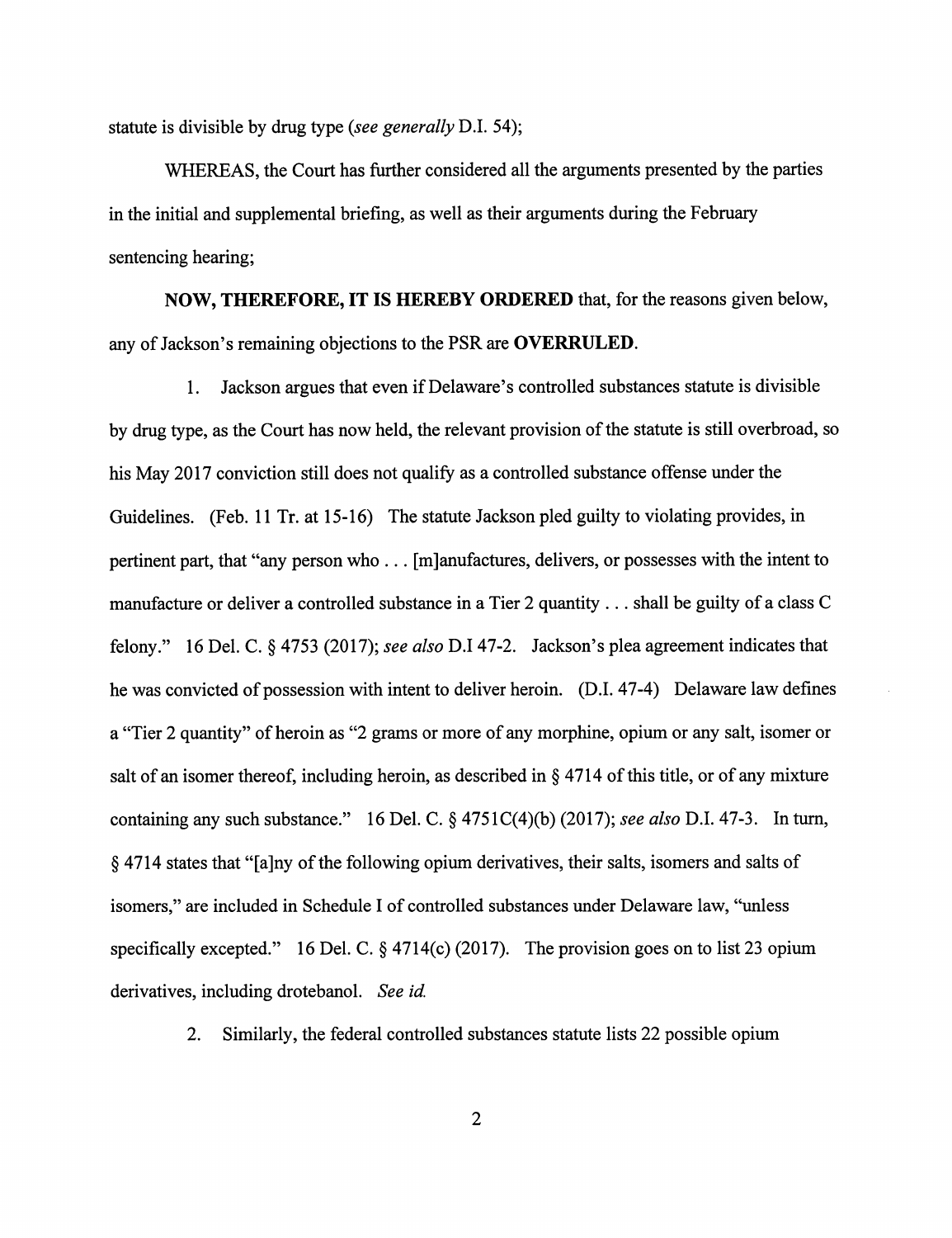derivatives. See 21 U.S.C. § 812(c). That federal list is nearly the same as the Delaware list in 16 Del. C. § 4714(c). The only difference is that the federal list omits drotebanol. (See D.I. 42 at 7-8) (Jackson acknowledging that state and federal lists are otherwise "identical") Even so, drotebanol is still federally regulated as a Schedule 1 narcotic with a DBA number of 9335. (D.l. 47-7 at 19) Thus, Delaware law "does not criminalize more substances" than federal law does. (D.l. 47 at 3)

3. Jackson argues that it is unclear whether the word "heroin" in his state plea agreement refers to substances besides heroin, such as designer heroin. (See Feb. 11 Tr. at 16) The Court understands the plea agreement's use of "heroin" as referring to Jackson's pleading guilty to a violation of 16 Del. C. § 4753(1) where the Tier 2 quantity of a controlled substance was established under the opium derivatives provision discussed above, § 4751C(4)(b). The plain language of § 4751C(4)(b) does not refer to designer heroin. Rather, that provision encompasses the substances listed in  $\S$  4714(c) and any mixtures containing those substances. For the reasons explained above, there is no mismatch between  $\S 4714(c)$  and the substances regulated under federal law. (See generally Feb. 11 Tr. at 20-22)

4. In sum, Jackson's arguments do not persuade the Court that it should sustain his objections to the PSR. Thus, as the Court previously held, because Jackson qualifies as a career offender, the Guidelines applicable to him, and from which the Court will begin its analysis in

 $\overline{3}$